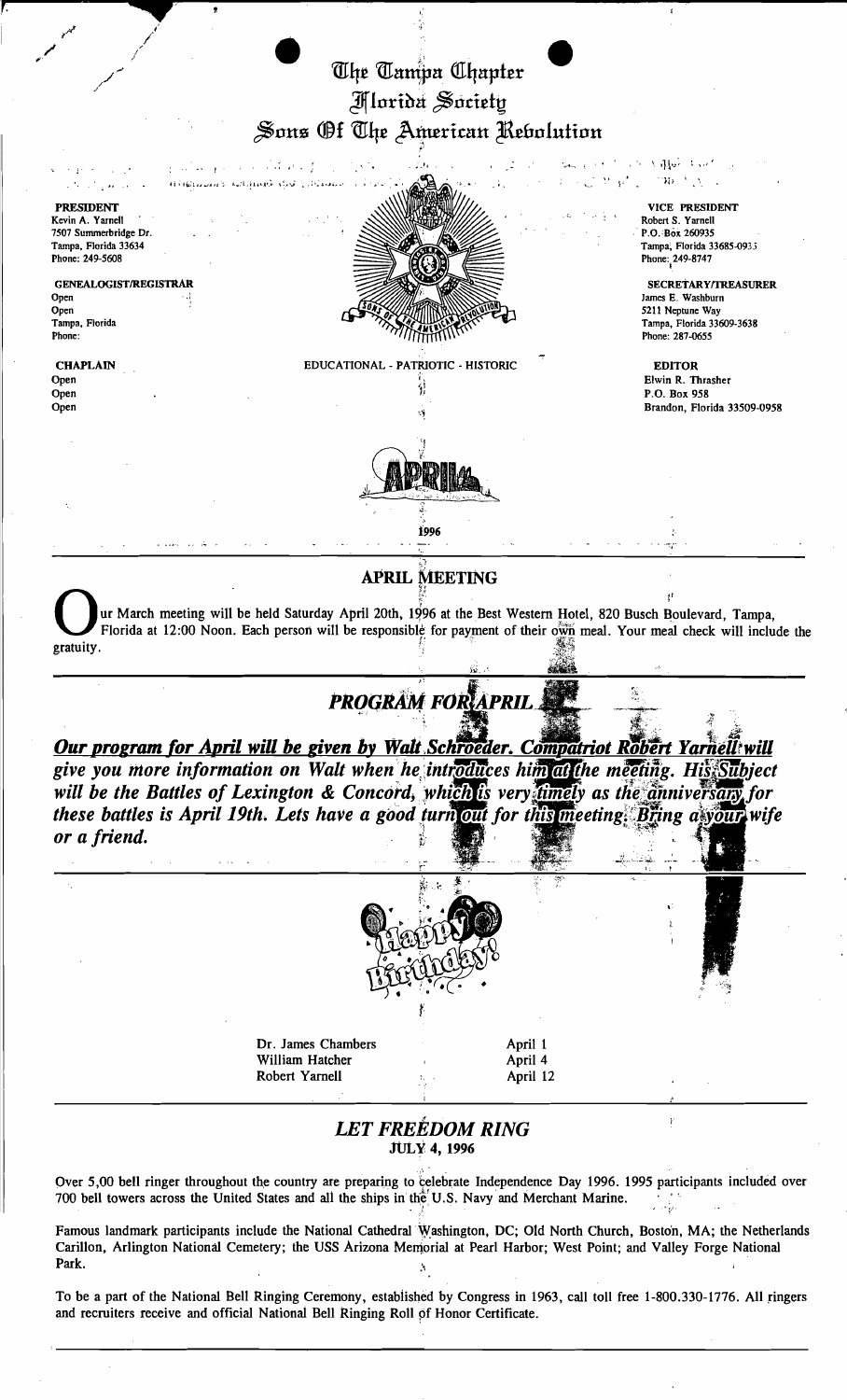| Your editor is sorry that he was not able to attend the March meeting missing the essay "A Truly American Revolution". The<br>part of the American Indian in the American Revolution caught <sub>i</sub> my attention because in researching my Dutch ancestors<br>(Hallenbecks) who were in New York trading with the Indians and got along with them very well. On one occassion one of the<br>young Hallenbeck boys ran thru the village shouting the English were coming and the Indians started leaving because of their fear<br>and hate of the English. The young man was severly punished for this prank by the Church. The Hallenbecks owned coney Island<br>and much of New York before the English took it away from them. One can see from their fear & hate of the Indians that they<br>would be more than willing to become a part in the Revolution. |                                                         | والرسي الأفاد ومعاملتها كالمريان المتعط الردا |  |
|---------------------------------------------------------------------------------------------------------------------------------------------------------------------------------------------------------------------------------------------------------------------------------------------------------------------------------------------------------------------------------------------------------------------------------------------------------------------------------------------------------------------------------------------------------------------------------------------------------------------------------------------------------------------------------------------------------------------------------------------------------------------------------------------------------------------------------------------------------------------|---------------------------------------------------------|-----------------------------------------------|--|
| THE FOLLOWING ADD APPEARED IN THE MARCH 1996 ISSUE OF                                                                                                                                                                                                                                                                                                                                                                                                                                                                                                                                                                                                                                                                                                                                                                                                               | DAUGHTERS OF THE AMERICAN REVOLUTION<br><b>MAGAZINE</b> |                                               |  |
|                                                                                                                                                                                                                                                                                                                                                                                                                                                                                                                                                                                                                                                                                                                                                                                                                                                                     |                                                         |                                               |  |
| Keep It All In The Family<br>You have shown your patriotism. Because you are a DAR; there are likely to be eligible<br>SAR members in your family tree.<br>The National Society of the Sons of the American Revolution was founded in 1889.<br>This national membership organization is dedicated to raising awareness of the unique<br>role the American Revolution played in our nation's history and the values it<br>represents - freedom and patriotic sacrifice.                                                                                                                                                                                                                                                                                                                                                                                              |                                                         |                                               |  |
| Who is eligible for membership? Any man who can trace and<br>document his ancestry to anyone who fought in the American<br>Revolution or supported the cause. Just like the DAR.<br>For more information, please call<br>toll-free 1-800-411-4104.                                                                                                                                                                                                                                                                                                                                                                                                                                                                                                                                                                                                                  |                                                         |                                               |  |
| Dedicated to the spirit of the American Revolution.<br>National Headquarters<br>1000 South Fourth Street<br>Louisville, KY 40203                                                                                                                                                                                                                                                                                                                                                                                                                                                                                                                                                                                                                                                                                                                                    |                                                         |                                               |  |

Thought you might be pleased that National is trying to help in recruiting new members by having the add place in the DAR magazine. They have helped recruit a number of members in our society for which we are thankful. ्रव्य

## DO YOU HAVE NEWS OF INTEREST TO THE CHAPTER?

If so please drop ime a note and I will include it in our monthly newsletter. Am sure all of you at one time or another have something that you would like to add to the Newsletter so please let me know.

## **TAMPA CHAPTER SAR** MINUTES OF THE REGULAR MEETING HELD MARCH 16, 1996 AT THE BEST WESTERN HOTEL EAST BUSCH BOULEVARD, TAMPA, FLORIDA. ¢

The meeting was called to order by President Kevin Yarnell at 12:00 noon.

S

Lunch was immediately served. Following lunch President Yarnell offered the invocation and led in the pledge to the flag and the SAR pledge.

Guests introduced: Jim Wood, Greg Tisdale, and Dale Musik all prospective members; and Kaveh Hemmat, our essay contest winner. ulicu

President Yarnell explained the absences of the other chapter officers, each being out of town for various reasons.

Two corrections to the minutes were offered by President Yarnell on behalf of Jim Washburn. The 50 - 50 drawing was \$10.00, not \$1.00 as reported. Also, the phrase ".. The chapter find and appropriate.." should read ".. The chapter find an appropriate..". The minutes were approved with these corrections.

Ï

The Treasurer's report was submitted on Jim Washburn's behalf and accepted by the membership.